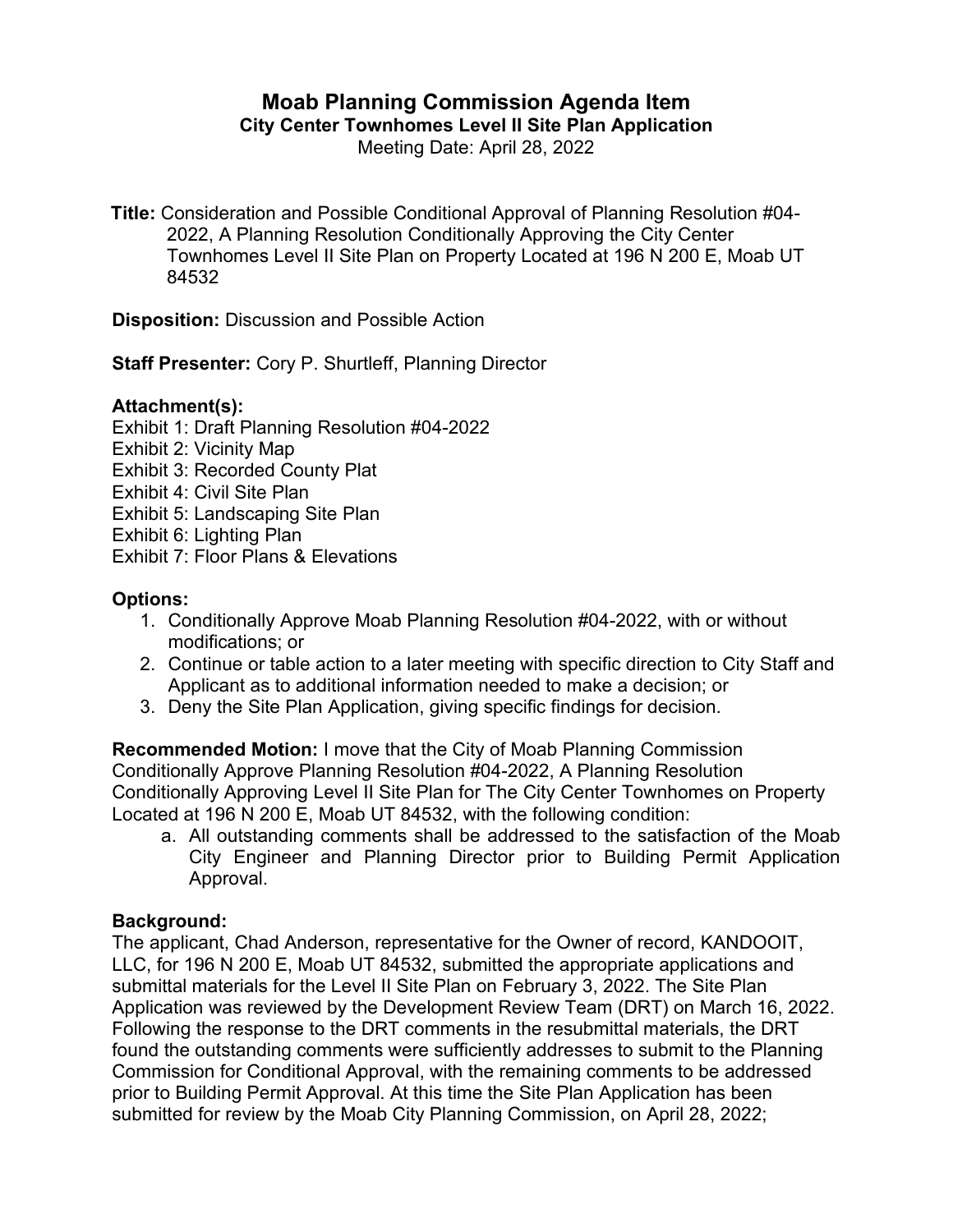proposed as a conditional approval pending the completion and submittal of outstanding comments and materials.

#### **Project Description:**

Location: 196 N 200 E, Moab UT 84532 Property Owner: KANDOOIT, LLC Applicant: Chad Anderson Parcel: 01-0B22-0011 (80,070.1 sf) (1.83 acres) Zoning: R-3 Multi-Household Residential Zone Proposed Use: Multi-Household Townhome Development Project Size: 24 unit Townhomes Parking: 48 spaces

#### **Narrative Summary:**

Proposed 24 unit Multi-Household Townhome Development, with driveway and garage parking, and private access circulation. Conditional approval comments include sufficient storm drainage and civil site plan details be submitted for compliance.

#### **Process: Site Plan Review**

Section 17.67.050 of the Moab Municipal Code (MMC) regulates the Review Procedures for a Level II Site Plan Application. The Planning Commission acting as the Land Use Authority shall provide the approval of the submitted Atlas Apartments Site Plan Application, Planning Resolution #02-2022, based on the Approval Criteria identified in MMC Section 17.67.060.

#### *17.67.050*

*D. Level II Applications. Level II applications shall first be reviewed by the DRT, which shall issue a staff report identifying recommendations for the project. The land use authority for Level II applications shall be the Planning Commission, which may approve, approve subject to conditions, or deny the application.*

#### *17.67.060*

*Approval criteria.*

- *A. The following criteria govern site plan approval:*
	- *1. Compliance with applicable Moab ordinances and building codes;*

*2. Availability of necessary utilities, including culinary water, sewer, electricity, natural gas, and the like;*

*3. Consistency of the design with Moab advisory documents; and*

*4. Accuracy and truthfulness of submittals or representations in the application.*

*B. Discretion to Grant Conditional Approval. The applicable land use authority has discretion to impose conditions during the review process that address: (1) deficiencies in the application; (2) performance of the design in providing efficient access, vehicle circulation, connectivity, pedestrian/nonmotorized vehicle access; (3) buffering of off-site impacts; (4) storm water management and flood damage prevention; (5) landscaping and architectural design; (6) utility design issues; and/or (7) other provisions of Moab ordinances or advisory documents.*